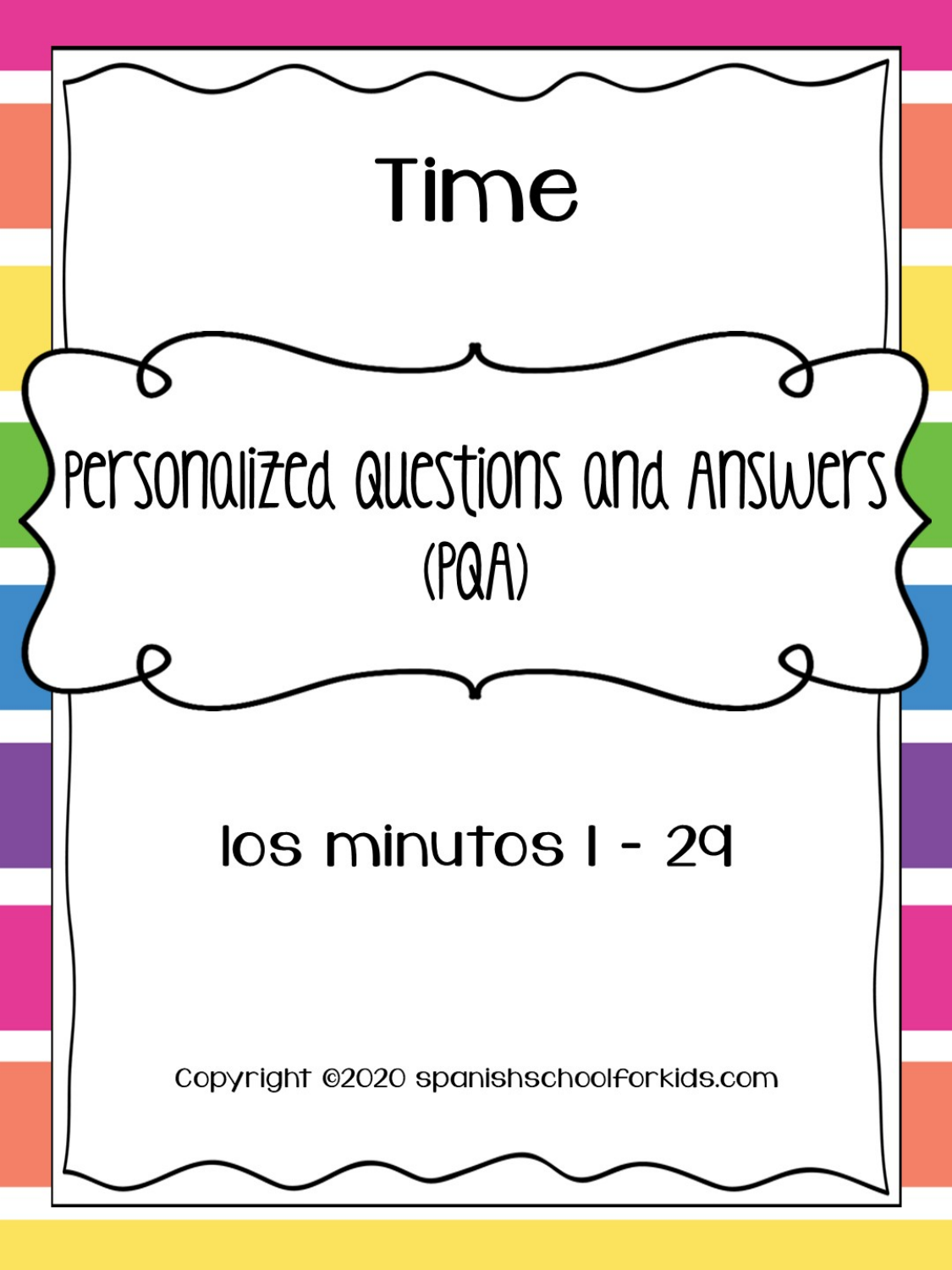### **Instructions:**

1. Start with TPR for a couple of minutes to review the vocabulary already given.

2. If kids can read, have notes in front of them including interrogative words for questions, If kids can't read - focus on si/no questions, this/that questions, with maybe some interrogative questions using only one of the interrogative words.

3. There is a script for you with questions and sometimes statements/answers. Say statements to model how to answer. Then ask the question to each kid and have them answer. It is up to you whether or not you want them to answer with one or two words or in a complete sentence. The goal of PQA is for listening comprehension which will lead to speaking after kids have heard the vocabulary enough times. The goal at this point is not speaking, so letting them just answer with one or two words is fine. At the same time, I wouldn't stop your kids from answering in complete sentences if they want to.

4. And please change information in the examples to fit you!  $\odot$ 

# **TiPS:**

This is a quide that has tried to provide lots of repetition of the vocabulary Because this is only a guide, feel free to improvise and ask more questions, adjust the order of the questions, and/or leave out some questions to make it interesting for your kids and applicable to your family.

Anywhere it says amigo o familia, feel free to replace with names of family and friends to personalize the questions more.

Watch the kids to see if they are still participating or if too much time has been spent on PQA. Plan on about 5 minutes for each phrase. Break it up over a couple of days if it's too much.

Change up tone of voice, exaggerate your facial expressions and responses to what the kids say, and periodically throw in something unusual to keep interest. For example: ¿Tiene el dinosaurio un cochecito de juguete? - Does the dinosaur have a car?

Repeat the answer back to them in a complete sentence for additional repetitions of the words.

Speak s-I-o-w-I-y especially at first.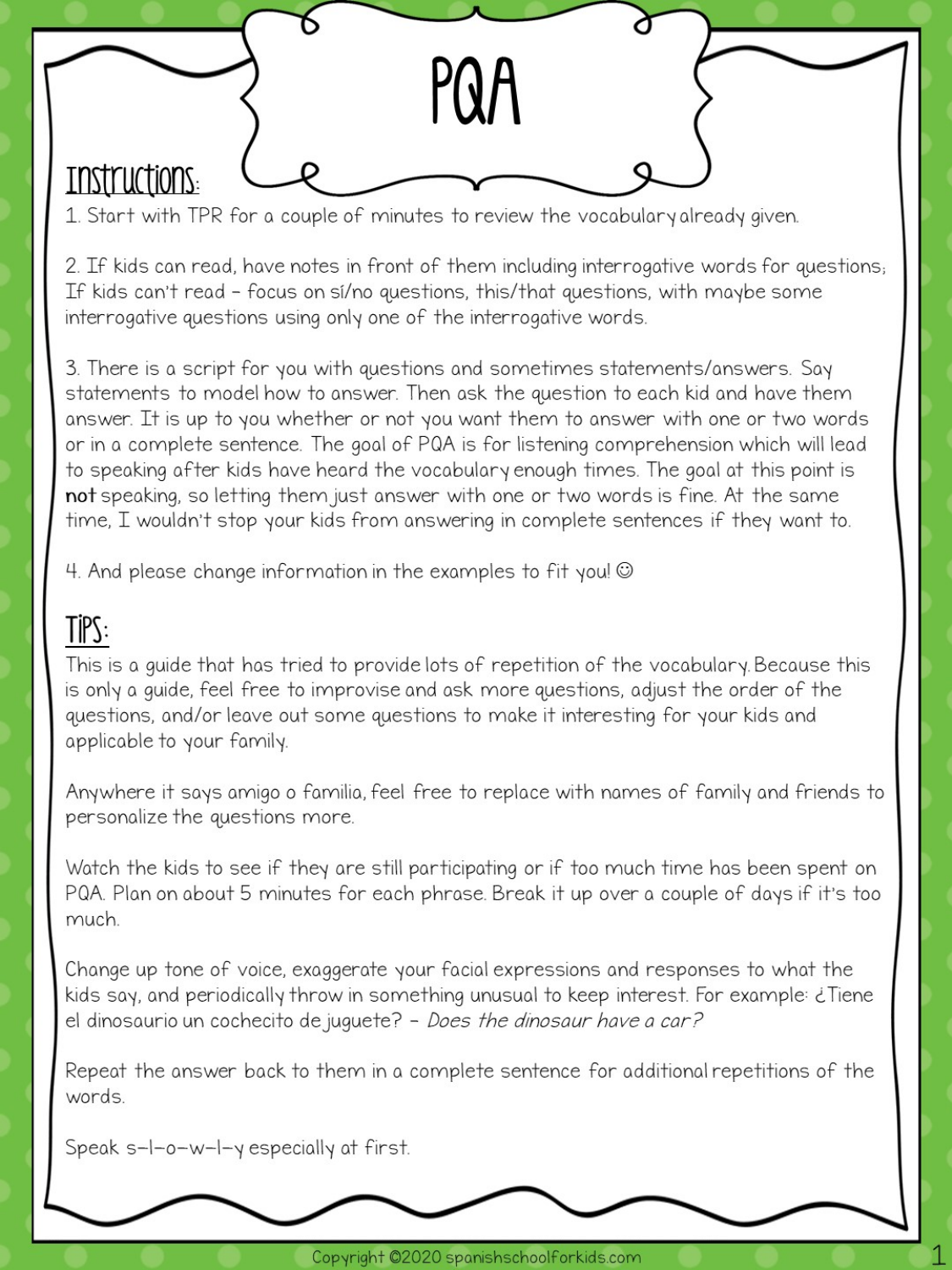## **TIPS CONT:**

If there is confusion about what you're saying, quickly tell them what it means in English and keep going. Don't let them guess - chances are good they will guess wrong

Hold up the flashcard with the time while asking the question so they have a visual with what they're hearing.

Randomly ask *i Qué hora es*? during the day when the time is at the top of the hour or at the half hour. If they can't say it in Spanish yet, give them the answer in Spanish.

## **QUESTIONS:**

Yo miro Spongebob los sábados por la mañana. ¿Qué miras los sábados por la mañana? Yo miro Spongebob a las ocho de la mañana. ¿A qué hora miras (program from last question)?

Yo salgo de la escuela por la tarde. ¿Sales de la escuela por la tarde? Yo salgo de la escuela a las cuatro de la tarde. ¿A qué hora sales de la escuela?

Yo abrazo a mi gato por la noche todos los días. ¿A quién abrazas por la noche? Yo abrazo a mi gato a las siete y media de la noche. ¿Cuándo abrazas a (person from last question)?

Yo estoy en la escuela al mediodía de los lunes a los viernes.... De lunes a viernes ¿Dónde estás al mediodía de los lunes a los viernes? It just sound odd in plural Yo estoy en mi cama a la medianoche. ¿Dónde estás a la medianoche?

Cuando voy al aeropuerto, yo llego muy temprano. ¿Llegas muy temprano al aeropuerto? ¿Adónde llegas muy temprano? Cuando voy a la iglesia, yo llego tarde. ¿Adónde llegas tarde? Cuando voy a la escuela, yo llego a tiempo. ¿Adónde llegas a tiempo?